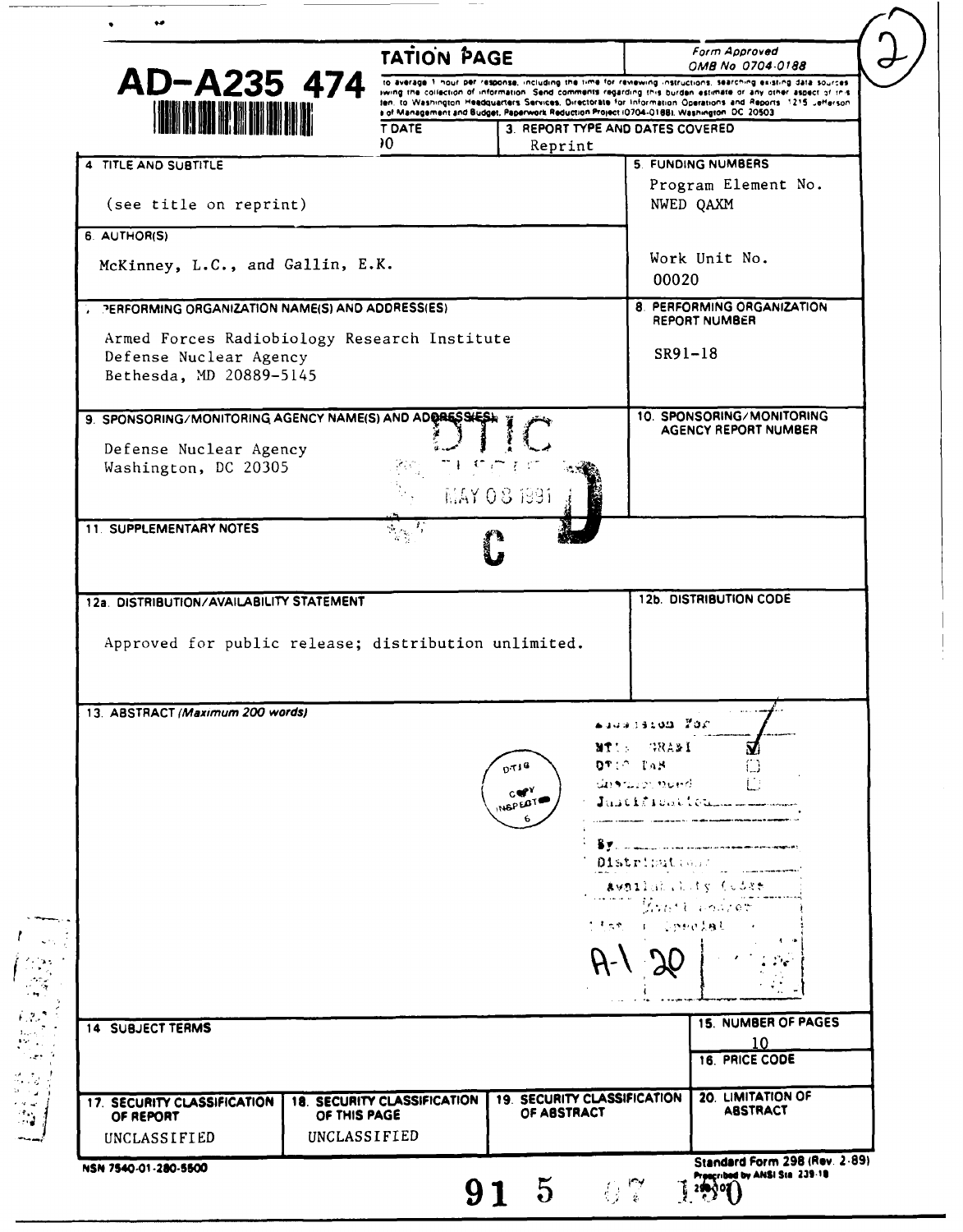

# **Effect of Adherence, Cell Morphology, and Lipopolysaccharide on Potassium Conductance and Passive Membrane Properties of Murine Macrophage J774.1 Cells**

 $\overline{\mathbf{A}}$  is

Leslie **C.** McKinney and Elaine K. Gallin

Department of Physiology. Armed Forces Radiobiology Research Institute. Bethesda. Maryland 20814

polsaccharide on electrical membrane properties and on the rents change with the functional state of the cell. In expression of the inwardly rectifying K conductance in J774.1 human peripheral blood monocytes, large conduccells were investigated. Whole-cell inwardly rectifying K cur-<br>tance Ca-activated K channels appear in the plasma rents  $(K)$ , membrane capacitance  $(C_m)$ , and membrane potential (V<sub>n</sub>) were measured using the patch-clamp technique. Specific membrane over a time course of  $4-5$  days as the **k**, conductance  $(G_K, \text{ whole-cell K}$ , conductance corrected for cells mature from monocytes into macrophages  $\mathbf{k}$ , conductance into macrophages  $\mathbf{k}$ , conductance corrected for cells mature from monocytes into macrophages leak and normalized to membrane capacitance) was measured as a function of time after adherence, and \&as found **io** increase conductance Ca-activated K channels are present almost twofold one day after plating. Membrane potential  $(V_m)$  both shortly after isolation and after 4-5 days in also increased from  $-42 \pm 4$  mV ( $n = 32$ ) to  $-58 \pm 2$  mV ( $n = 47$ ) culture (Gallin, 1989). In addition, exposure of huover the same time period.  $G_{\mathbf{k}_1}$  and  $V_m$  were correlated with each over the same time period.  $\sigma_{K}$  and  $\sigma_{m}$  were correlated with each man monocytes to lipopolysaccharide (LPS), an other: G<sub>t</sub> (leak conductance normalized to membrane capacitance) and V<sub>in</sub> were not. The magnitudes of  $G_k$  and  $V_m$  15 min to activating<sup>\*</sup> or \*priming\* stimulus, increases the per-2 hr after adherence were unaffected by the presence of  $100 \mu$ M centage of cells expressing a transient outward K cyclobesimide, but the increase in G<sub>r</sub> and U<sub>n</sub> that normally current  $(K_a)$  from 0 to approximately 30% ( cycloheximide, but the increase in  $G_{\mathbf{k}_0}$  and  $V_m$  that normally occurred between 2 and 8 hr after adherence was abolished by **Nelson. 1989). In the murine macrophage-like** cell cycloheximide treatment. Membrane properties were analyzed line J774.1, a  $K<sub>a</sub>$  current is briefly expressed immeas a function of cell morphology, by dividing cells into three diately after cells become adherent, while an incategories ranging from small round cells to large. extremely spread cells. The capacitance of spread cells increased more than wardly rectifying K current  $(K_i)$  increases in magni-<br>modeld within one day ofter adherence, which indicates that **tude** over a time course of approximatel twofold within one day after adherence, which indicates that tude over a time course of approximately one day<br>spread cells inserted new membrane. Spread cells had more (Gallin & Sheehy, 1985). Adherent mouse peritospread cells inserted new membrane. Spread cells had more negative resting membrane potentials than round cells, but  $G_k$  neal macrophages also express a K, current after and G<sub>t</sub> were not significantly different. Lipopolysaccharide- five days in culture (Randriamampita & Trautmann,  $(1)$ PS: I or 10  $\mu$ g ml) treated cells showed increased  $C<sub>m</sub>$  com- $\frac{1987}{100}$ , but do not appear to express this conducpared to control cells plated for comparable times. In contrast to tance before that time (Ypey & Clapham. 1984). the effect of adherence. tPS-treated cells exhibited a significantly lower  $G_k$  than control cells, indicating that the additional These studies demonstrate that the state of matmembrane did not have as high a density of functional  $G_k$  chan- uration of the macrophage, as well as adherent culnels. We conclude that both adherence and LPS treatment in- ture conditions or exposure to LPS. can affect the crease the total surface membrane area of J774 cells and change expression of K channels in macrophages. It is well the density of K, channels. In addition, this study demonstrates known that adherence induces functional changes that membrane area and density of K. channels can vary indepen-

lipopolysaccharide adherence ion transport (1978).) These include increased synthesis or secre-

scribed in macrophages or macrophage-like cell clude an increase in resting membrane potential lines (for review see Gallin **&** McKinney. **1989).** (Sung et al.. **1985).** increased amino acid transport

**Summary.** The effects of adherence, cell morphology, and lipo-<br>Several of these studies have shown that ionic cur-

dentl, of one another. tion. (For **I** general discussion of macrophage acti-**Key Words** potassium channel macrophage **-**J774.1 cells vation see Cohn (1978) or Karnovsky and Lazdins tion of various lymphokines (Fuhlbrigge et al.. **1987:** Haskill et al.. **1988).** and an increase in the **Introduction by a construction** oxidative burst induced by phorbol myristate acetate (PMA: Berton & Gordon, 1983: Kunkel & Du-**A** number of different K currents have been de- que. **1983).** Other adherence-induced changes in-

**91 ." -"**

 $\mathcal{S}$   $\Omega$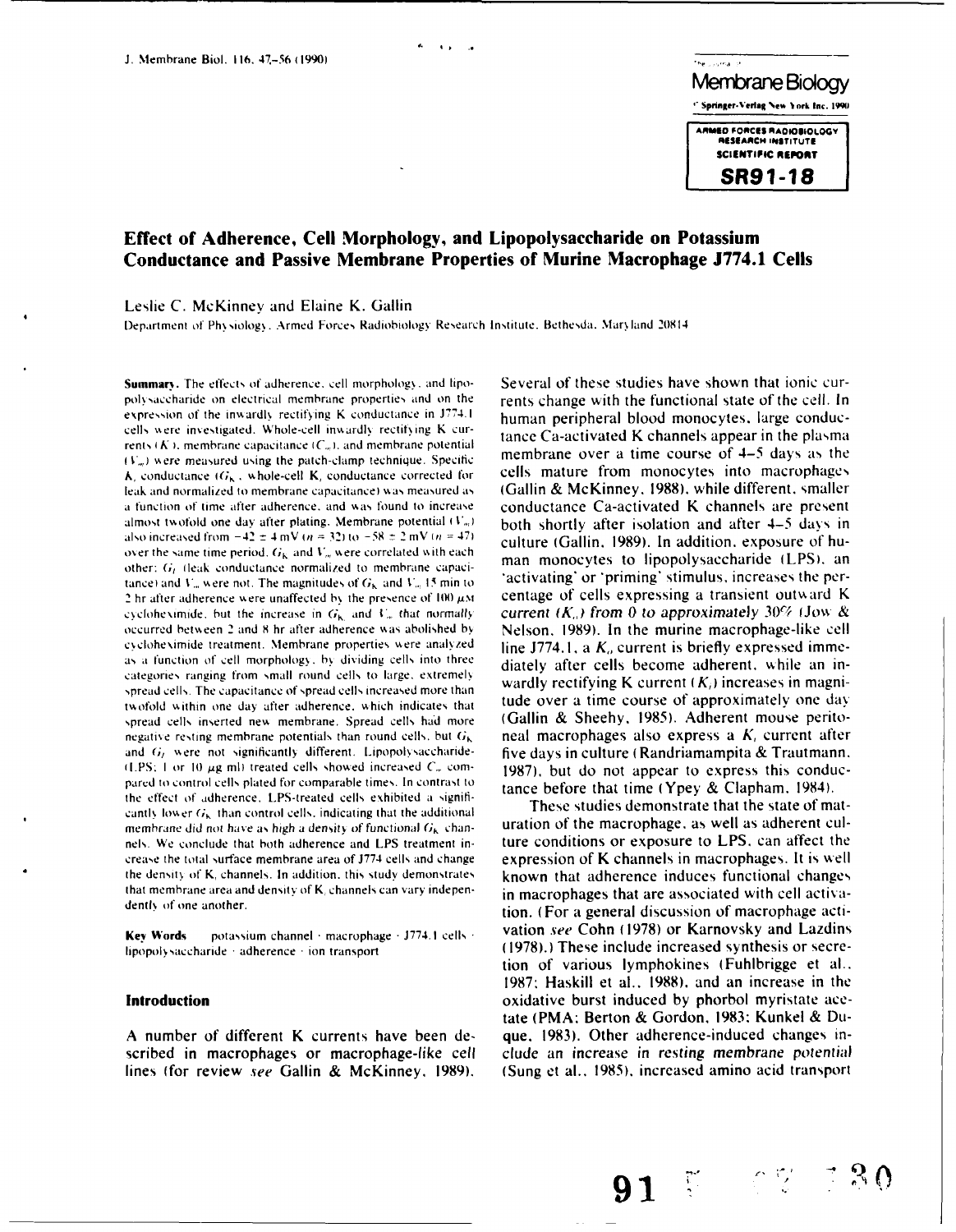(Pofit & Strauss, 1977), transiently increased levels for not more than 40 days. Cells were fed at least 12 hr prior to of **IP,** (Zabrenetzky & Gallin, 1988). development plating for electrophysiological experiments. **J774.1** cells have a of peroxidase activity within 2 hr post-adherence doubling time of <24 hr and were not synchronized with respect<br>(Bodal Nichols & Bainton, 1977), and expression to cell cycle. Whittaker RPMI 1640 culture medium (Biopro-

changes in macrophages and macrophage cell lines, in a plexiglass chamber in 300-400 µl of Na Hanks', maintained including increased spreading (Pabst & Johnston, at room temperature **(23** to 26'C). and the recording media 1980) and membrane ruffling of adherent cells changed every 20 to 30 min. Coverslips were recorded from flow than  $\frac{1}{2}$  **1980** (Morland & Kaplan, 1977), and stimulation of lymphokine synthesis and secretion (Zacharchuk et al.. 1983: Fuhlbrigge et al., 1987). Most importantly. RECORDING **METHODS** LPS 'primes' the cell to respond to other stimuli (Gordon, Unkeless & Cohn. 1974: Pabst, Hede- Recording methods were the same as those previoushy described gaard & Johnston, 1982). In J774.1 cells, LPS in- (McKinney & Gallin, 1988). Briefly, whole-cell current records hibits cell division (Ralph & Nakoinz, 1977; were obtained using a List (Darmstadt, FRG) EPC-7 patch<br>Kunland & Dardingen 1978: Oberlands at al. 1978) and clamp. Voltage pulses were generated by computer and currents Kurland & Bockman. 1978: Okada et al., 1978) and clamp. Voltage pulses were generated by computer and currents<br>contract the contract of the current were digitized, displayed, and analyzed using an Indec Laborainduces secretion of prostaglandin **E** (Kurland & tory Display System (Sunnyvale. CA). Patch eiectrodes of 3-5 Bockman. 1978) and T-cell activating factors Mi resistance were made from hematocrit glass (#02-668-68. (Okada et al.. 1978). Fisher Scientific. Pittsburgh. PA). Zero current potentials were

effects of both adherence and LPS on the expres- the whole-cell configuration, and cells were held within 5 *mV* of sion of the inwardly rectifying K conductance and this value. on the electrical membrane properties (membrane potential.  $V_m$ ; leak resistance,  $R_L$ ; and capacitance. ANALYTICAL METHODS  $C_m$ ) of the murine macrophage-like cell line J774.1. While Gallin and Sheehy (1985) noted that the mag-<br>whole-cell records were corrected for leak and capacity curnitude of  $K_i$  in J774.1 cells increased with time after rents. Electrode capacitance was compensated while in the celladherence, they did not determine whether the in-<br>attached mode. Total membrane capacitance *IC<sub>n</sub>*) was measured creased current magnitude was due to an increase in in the whole-cell mode by integrating the capacity transient and  $\text{cell size}$  or whether current density (current/unit was then compensated electronically. Series resistance cell size, or whether current density (current/unit was then compensated electronically. Series resistance **(R,)** was measured either directly from the EPC-7 after capacity transient membrane area) increased. This question was re-<br>cancellation or by fitting a capacitance record with a mono-exposolved in the present study by directly measuring nential function to find  $\tau$  and calculating  $R$ , from the relationship whole-cell inwardly rectifying K conductance and  $R_1 = \tau/C$ . The average series resistance for 95 cells was 6.9  $\pm$  0.6 normalizing this value to  $C_m$  to obtain specific  $K_i$  M $\Omega$ . Leak current was measured in one of two ways: by measurconductance  $(G_K)$ . Since membrane capacitance is ing the current in the voltage range  $-45$  to  $-32$  mV where no directly proportional to membrane area. these mea-<br>time-dependent current was present, or by measuring the current surements also yielded information about the effect<br>surements also yielded information about the effect<br>blocks all inwardly rectifying current and results in a linear  $I-V$ of adherence and LPS on the insertion of new mem-<br>relationship. Leak resistances  $(R_L)$  obtained using either method brane by the cell. We also examined the effect of were not significantly different from one another:  $R_1 = 2.7 \pm 0.3$ cycloheximide, a protein synthesis inhibitor, on the **GO**  $(n = 89)$  in the absence of barium and  $R<sub>L</sub> = 3.0 \pm 0.3$  GO expression of  $G_K$ , following adherence, since pro-  $(n = 39)$  in the presence of barium. For purposes of comparison tein synthesis inhibitors have been shown to inter- to inwardly rectifying K conductance measurements, leak resisthe macrophage (Smith & Ault, 1981; Triglia et al.,<br>the macrophage (Smith & Ault, 1981; Triglia et al.,  $^{1/G}$  (nS)). Specific leak conductance ( $G_l$ ) was determined by<br>dividing the leak conductance by total membrane capa 1985). Finally, the expression of  $G_{K_i}$  as a function of  $\frac{1985}{\pi}$  our previous study (McKinney & Gallin, 1988), for calculacell shape was characterized, to determine if  $G_{K}$ , tions of channel density (# channels/ $\mu$ m<sup>2</sup> of membrane). the was differentially expressed in very spread *versus* specific capacitance of the cell membrane was assumed to be I

J774. I J774A. **1)** cells were obtained from American Type Tissue because macrophages are irregularly shaped and can have con-Culture (Rockville. MD) and maintained in suspension at **37C** siderable membrane ruffling and infolding.

<sup>48</sup>**L.C.** McKinney and E.K. Gallin: K Conductance in **J774.1** Cells

(Bodel, Nichols, & Bainton, 1977), and expression<br>of several surface antigens that are not expressed in<br>cells in suspension (Triglia, Burns & Werkmeister,<br>1985: Midoux et al., 1989).<br>1985: Midoux et al., 1989). Exposure to LPS also induces a variety of days). Prior to patch-clamp recordings, coverslips were mounted

The purpose of this study was to determine the measured in current clamp mode immediately after attainment of

nonspread cells.  $\mu$ F/cm<sup>2</sup>. Values of surface area calculated using this value com-<br>pare well with values reported for mouse peritoneal macrophages obtained by stereologic analysis (Steinman. Brodie & Materials **and Methods** Cohn. 1976). Values of surface area obtained using either capacitance measurements or stereologic techniques are two- to three-<br>**Fold larger than surface area measurements calculated from val-**<br>**fold larger than surface area measurements calculated from val**ues of cell diameter (assuming a spherical cell shape). This **is**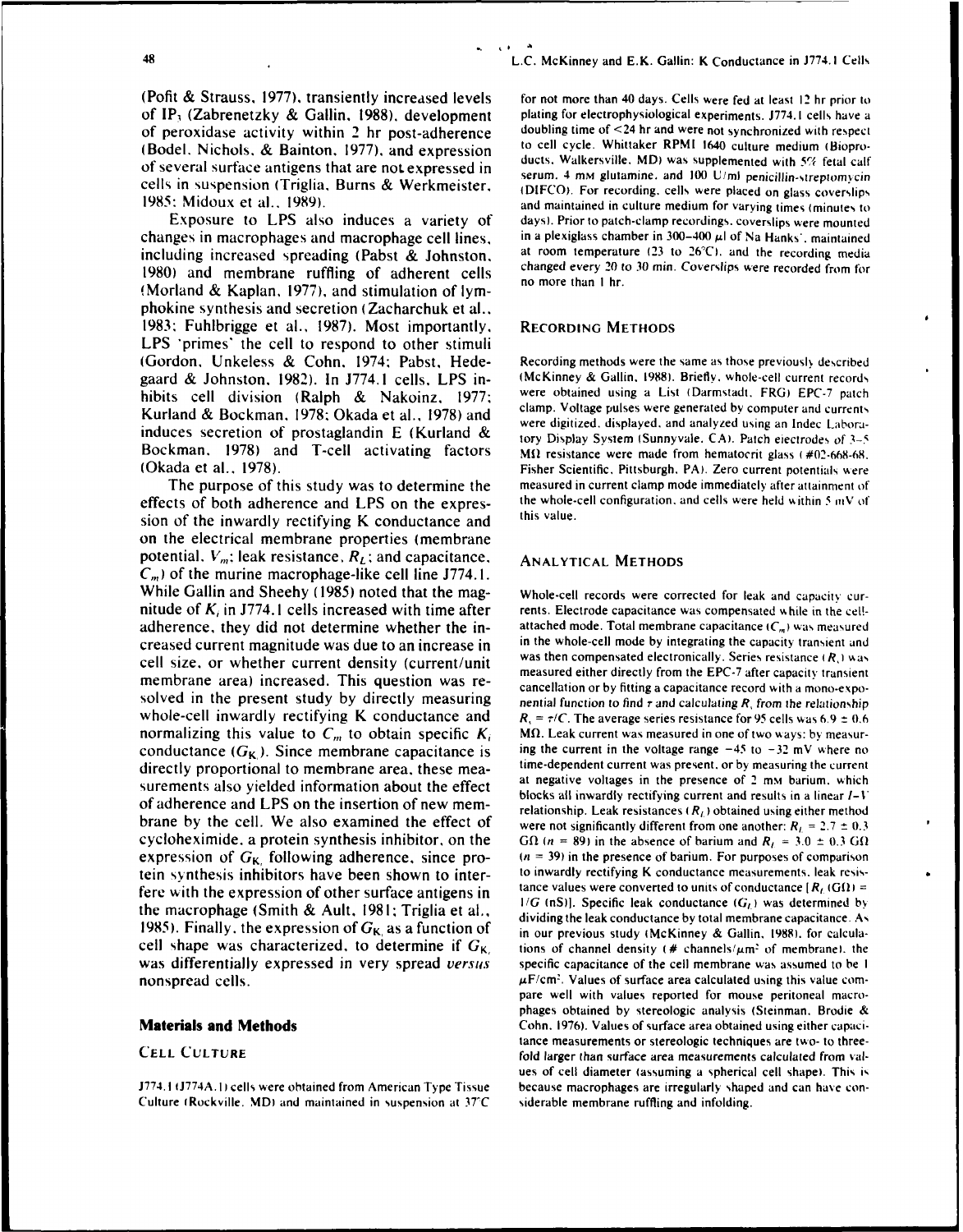Whole-cell conductance for inward current  $(K)$  was measured in the following way. Peak current amplitude was measured at the beginning of a hyperpolarizing voltage step by eye using a cursor. Current  $vs.$  voltage  $(I-V)$  curves were constructed and a straight line fitted to the data for steps between  $-90$  to  $-160$  mV to yield a conductance value. After subtraction of leak conductance, values were normalized to membrane capacitance to yield a value for specific K, conductance  $G_K$ .

In order to get an accurate sampling of whole-cell conductance values from the population of J774.1 cells, cells were not excluded on the basis of low resting membrane potentials or small inward current amplitudes. After verifying increased capacitance after rupture of the patch (the lowest value accepted was 11 pF) and an acceptable series resistance value (not greater than 20  $M(\Omega)$  for a particular recording, we included virtually all cells that had stable membrane properties in the study.

### <sup>3</sup>H-Leucine Incorporation

The effect of cycloheximide on protein synthesis was assayed by measuring incorporation of 'H-leucine into protein in the presence of varying concentrations of the protein synthesis subjitor cycloheximide (Sigma Chemical, St. Louis, MO). An IC<sub>50</sub> of approximately 1  $\mu$ M was observed: 100  $\mu$ M cycloheximide inhibited greater than 90% of 'H-leucine incorporation in these cells.

### **SOLUTIONS**

Cells were bathed in a Na Hanks' solution consisting of (in mx): 145 NaCl. 4.5 KCl. 1.6 CaCl., 1.1 MgCl., 10 HEPES NaOH buffer, pH 7.3. The pipette contained (in mM): 145 KCl, 1 MgCl<sub>2</sub>, 1.1 EGTA, 0.1 CaCl2, and 10 HEPES KOH, pH 7.3. Free Ca in this solution was less than 10<sup>x</sup> M. Escherichia coli derived lipopolysaccharide (LPS) was obtained from DIFCO Laboratories (Detroit, MI).

### **STATISTICAL METHODS**

Unless otherwise stated, mean values were considered to be significantly different from one another if  $P \le 0.05$  using a Student's t test. Linear regression analysis was carried out on a VAX 11-750 using the RS1 statistical package (BBN Software Products. Cambridge, MA). Two values were said to be correlated if the  $R$  value of the slope of the line relating the two variables was significantly different from zero  $(P < 0.05)$ . In some cases, in order to analyze upward or downward trends in the data with time, biweight regressions were done and slopes were compared to zero. Slopes of control vs. test data were compared to each other using a t test.

### **Results**

### MEMBRANE CAPACITANCE, SPECIFIC K, **CONDUCTANCE, AND MEMBRANE POTENTIAL INCREASE WITH TIME AFTER ADHERENCE**

Figure 1A shows an example of inwardly rectifying K, currents recorded from J774.1 cells bathed in Na Hanks, with the corresponding  $I-V$  relationship shown in Fig. 1B. The K, current activates at  $-50$ 

## А.



Fig. 1. (A) Inwardly rectifying K current. Cell was held at  $-70$ mV and 440 msec voltage pulses applied in 10-mV increments. Records have not been leak subtracted to show total current,  $(B)$ Peak current-voltage plot for experiment shown in A

mV, and shows time-dependent inactivation below about  $-120$  mV that is partially due to block by Na. and partially due to inactivation of the current (McKinney & Gallin, 1988). Properties of both the whole-cell current and the single-channel events underlying them have been described in detail elsewhere (McKinney & Gallin, 1988). The K, current is completely blocked by 1 mm barium and in >95% of the recordings was the only time-dependent current observable under these recording conditions. Therefore, the leak-subtracted whole-cell conductance measured over negative voltages appears to be due solely to the conductance of the  $K_i$  current. An inactivating outward  $K$  current  $(K_n)$  was observed in about 5% of cells, but it activated at potentials above  $-40$  mV (Gallin & Sheehy, 1985). and did not interfere with measurements of the inwardly rectifying current. Randriamampita and Trautmann (1987) have reported the existence of a linear Ca-dependent K current in J774 cells which is apparent only when intracellular calcium is buffered at 1  $\mu$ M. In our experiments, [Ca], was buffered at 10<sup>8</sup> M and so this current was not observed.

In order to study how the K, conductance and other membrane properties change after adherence. whole-cell recordings were obtained at varying times after plating. Values for  $C_m$ ,  $G_K$ ,  $V_m$ , and  $G_l$ are plotted in the form of bar graphs showing the mean  $\pm$  sem as a function of time after adherence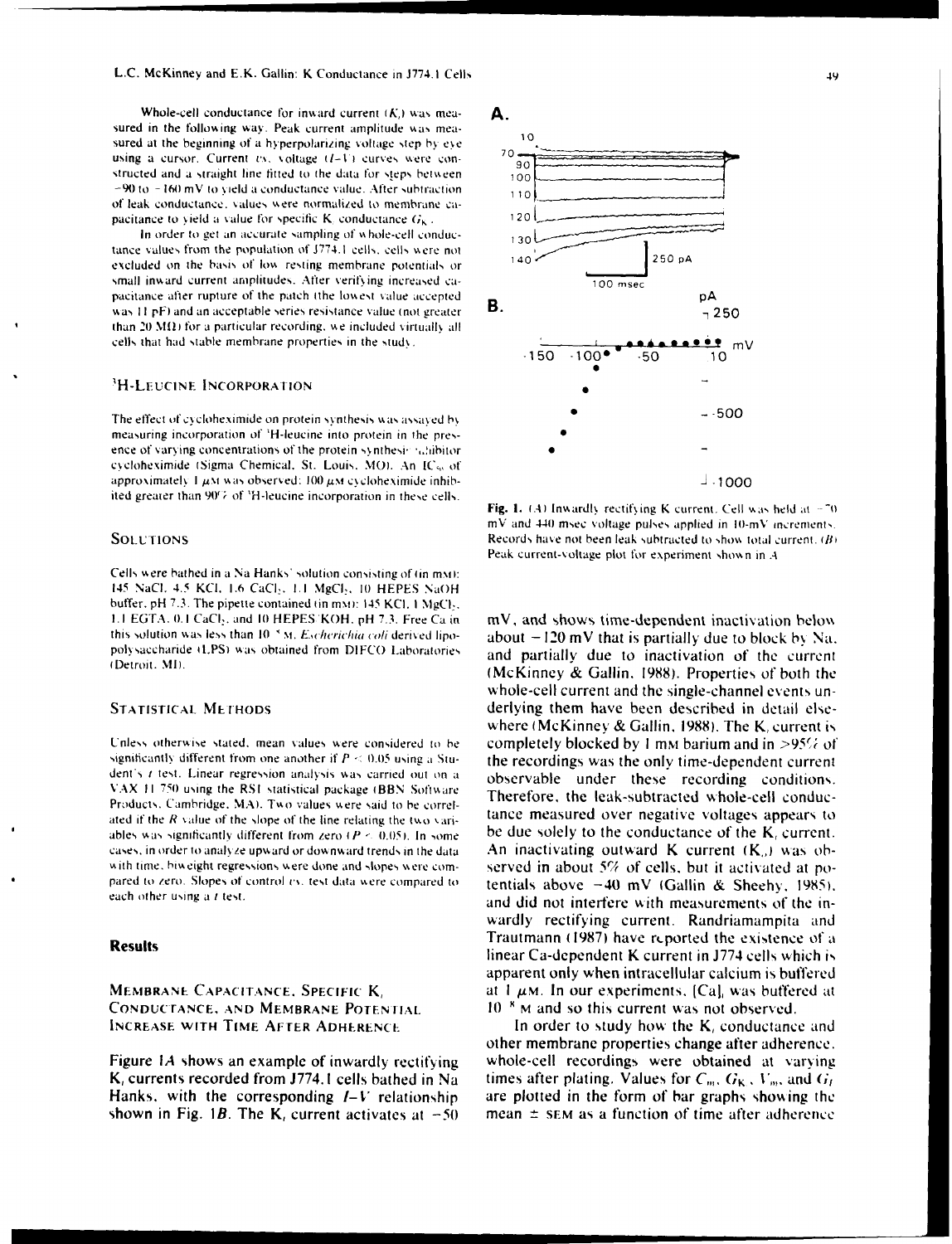

**Fig. 2.** Plots of  $(A)$   $C_m$   $(B)$   $G_K$ ,  $(C)$   $V_m$ , and  $(D)$   $G_t$   $vs.$  time after adherence. Values plotted are means  $\pm$  SEM. Asterisk (\*) indi-<br>cates values which are significantly different from values at 0-1 Conductance values given are mean  $\pm$  sEM.  $V_m$  values (in mV) cates values which are significantly different from values at 0-1 indicate number of cells studied  $-49$  **-49** to  $-40$ ,  $-39$  to  $-30$ ,  $-29$  to  $-20$ ,  $-19$  to 0

 $0-1$  hr *(to follow changes in membrane properties at* supported by direct observations of  $K_i$  channel acearly times after adherence), 1-2. **2-9.** and > **18** hr. tivity in cell-attached patches (McKinney **&** Gallin. It should be noted that the earliest time point at 1988). Membrane patches from freshly plated cells which recordings were made was approximately 15 usually contained few  $(0-3)$  channels, while memmin after adherence, and no recordings were made brane patches from cells adherent for one day usu-<br>at times longer than about 36 hr after adherence. ally contained many (2–6) channels. Since both at times longer than about 36 hr after adherence.

were noted following adherence. Membrane capaci-<br>time after adherence, the average number of chantance increased significantly with time after plating nels per cell increased from **1,320** to 3.225 over 18 (Fig. 2A) from  $30 \pm 2$  pF to  $43 \pm 3$  pF. Assuming hr. that  $1 \text{ cm}^2$  of membrane has a capacitance of  $1 \mu\text{F}$ . During the 18-hr period following adherence. the average membrane area of the cells increased by the average  $V_m$  of the cells increased from  $-42 \pm 4$ about 40%. Thus, the morphological changes which mV to  $-58 \pm 2$  mV (Fig. 2C). The increase in mem-J774.1 cells undergo after adherence do not merely brane potential could be due to an increase in  $G_K$  or represent shape changes but reflect a net insertion could also be due to a concomitant decrease in  $G_L$ , of additional membrane.  $G_K$  increased almost two-<br>However, as shown in Fig. 2D,  $G_L$  did not change of additional membrane.  $G_K$  increased almost two-<br>fold over 18 hr (Fig. 2B), from 0.16  $\pm$  0.02 nS/pF to significantly with time after adherence, indicating fold over 18 hr (Fig. 2B), from  $0.16 \pm 0.02$  nS/pF to  $0.27 \pm 0.02$  nS/pF. Since this value is normalized to that the cells maintained a rather constant leak conmembrane area, the increase in  $G_{\kappa}$ , was not due to ductance over the time that  $C_m$ ,  $V_m$ , and  $G_{\kappa}$  were the increased membrane area of the cells. Our sin- increasing. gle-channel data indicate that the conductance of single inwardly rectifying channels does not change **SPECIFic** K, **CONDUCTANCE AND** MEMBRANE after adherence (data not shown). Therefore. the **POTENTIAL** ARE **CORRELATED** increase in  $G_K$  represents an increase in the density of K, channels in the membrane over this time pe-<br>Figure 3 shows the relationship between  $G_K$  and riod from 44 channels/pF (0.44 channels/ $\mu$ m<sup>2</sup>) to 75 resting  $V_m$ . (Note: resting  $V_m$  is actually determined



hr. Numbers within the bar. for these and all subsequent graphs. were grouped as follows: -84 to **-70. -69** to -60. **-59** to -50.

(Fig. 2). Cells were grouped into four time periods: channels/pF (0.75 channels/ $\mu$ m<sup>2</sup>). These data were Significant changes in membrane properties channel density and membrane area increased with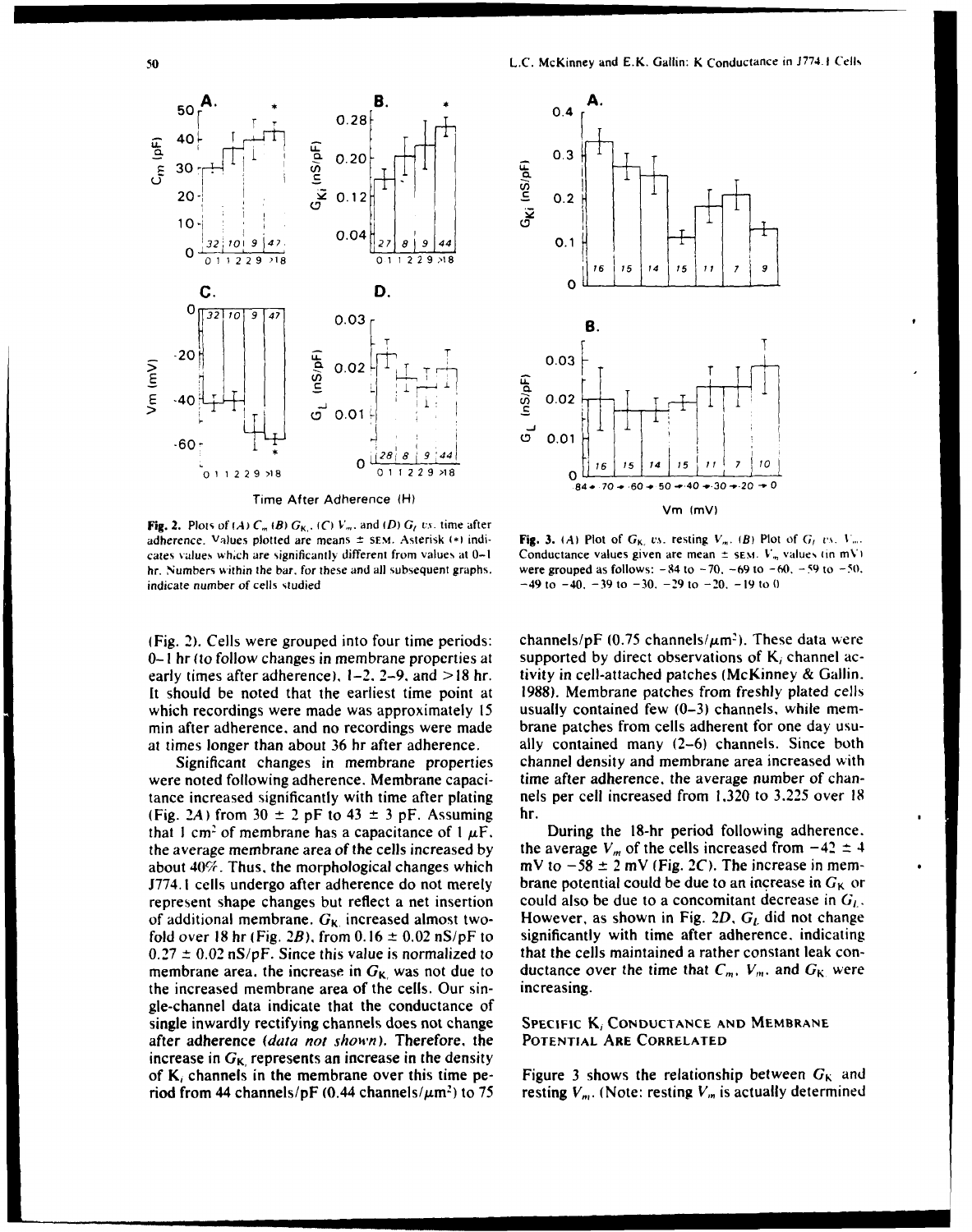|                           | Time after<br>adherence<br>(hr) | $G_k$ (nS $pF$ )     | $G_i$ (nS $pF_i$ )                                                                 | $V_m$ (mV). | $C_m$ (pF).     |
|---------------------------|---------------------------------|----------------------|------------------------------------------------------------------------------------|-------------|-----------------|
| Control<br>Cycloheximide- | $0 - 2$                         |                      | $0.16 \pm 0.02$ (35) $0.02 \pm 0.003$ (36) $\pm 42 \pm 3$ (42) $\pm 31 \pm 2$ (42) |             |                 |
| treated                   | $0 - 2$                         |                      | $0.25 \pm 0.04$ (7) $0.03 \pm 0.006$ (8) $-51 \pm 6$ (10)                          |             | $-35 \pm 4(10)$ |
| Control<br>Cycloheximide- | $2 - 9$                         |                      | $0.23 \pm 0.05$ (9) $0.02 \pm 0.004$ (9) $-55 \pm 8$ (9) 40 $\pm 7$ (9)            |             |                 |
| treated                   | $2 - 8$                         | $0.14 \pm 0.04$ (14) | $-0.03 \pm 0.006$ (15) $-54 \pm 5$ (15) $-30 \pm 2$ (15)                           |             |                 |

**Table 1.** Effect of cycloheximide on membrane properties of **J774.** I cells

Note that cells were exposed to cycloheximide for 1 hr prior to plating, as well as during plating.

and steady-state conductance are equivalent.) Data  $G_K$  and resting  $V_m$ . That is, over the range at which for voltages positive to  $-40$  mV. In addition, there treated cells plated for the same amount of time.

# **BY CYCLOHEXIMIDE**

the density of K, channels after adherence de-<br>terfere with the initial expression of the inwardly pended on protein synthesis and  $(ii)$  whether inhibi-<br>tion of protein synthesis before cells were allowed<br>rectifying K conductance, but does inhibit the upreto become adherent would interrupt the initial ex-<br>to become adherent would interrupt the initial ex-<br>membrane which occurs following adherence. pression of  $K_i$ ,  $G_K$  was measured in cells treated with the protein synthesis inhibitor cycloheximide. which was shown to inhibit 'H-leucine incorpora- DIFFERENT MORPHOLOGICAL GROUPS HAVE tion in these cells (see Materials and Methods). DIFFERENr MEMBRANE **PROPERriES** Cells were exposed to cycloheximide (100  $\mu$ M) for 1 hr prior to plating. plated in the presence of cyclo- Adherent J774.1 cells exist in a variety of shape, heximide, and  $G_K$  was measured at various times and sizes that may reflect different functional after plating. Cells treated with cycloheximide were states. For instance, cells undergoing cell division able to adhere and spread similar to untreated cells, become rounded while migrating cells have a polarand the general morphology appeared normal. ized appearance. with a leading and trailing edge. However. Gigaohm seals were considerably less Other cells exhibit **a** very flattened appearance **al**stable, which made recording from the cells for an most immediately after adherence. In order to de-

by steady state, not peak K conductance. However, extended period of time difficult. Values for  $G_k$ . over the voltage range of  $-50$  to  $-110$  mV, peak  $G_L$ ,  $V_m$  and  $C_m$  are given in Table 1, grouped into and steady-state conductance are equivalent.) Data two time periods: 0–2 and 2–8 hr after adherence. are from cells plated at all times. Between  $-84$  and Because prolonged incubation in cycloheximide  $-40$  mV there was a positive correlation between may affect cell viability, the conductance of cells  $G_K$  and resting  $V_m$ . That is, over the range at which which had been plated in cycloheximide for more the inwardly rectifying K conductance is activated, than 8 hr was not measured. Cycloheximide did **not** cells which had higher conductance to  $K_i$  also had a inhibit the initial expression of inward current. Avmore negative resting membrane potential. In con- erage  $G_K$  0-2 hr after adherence was not signifitrast, there was no correlation between  $G_K$  and  $V_m$  cantly different from the average  $G_K$  value for unwas no correlation between  $V_m$  and  $G_l$  over any Values for  $G_l$ ,  $V_m$  and  $C_m$  were also not different voltage range. This result indicates that cells which from controls. However, with time after adherence. had low resting membrane potentials were not de- cycloheximide did inhibit the increase in  $G_K$  and **V**<sub>n</sub>. polarized merely because they were \*leakier'. Like- normally observed in control cells. While control wise, there was no correlation between  $G_K$  and  $G_L$ ; cells increased their mean  $G_K$  from 0.16 to 0.23 cells with a low specific K<sub>i</sub> conductance were not nS/pF 2-9 hr after adherence, the mean  $G_K$  of cynecessarily those with a large leak conductance. cloheximide-treated cells decreased from 0.25 to Thus, it is likely that the increase in resting  $V_m$  ob- 0.14 nS/pF. When  $G_K$  values were plotted vs. time served over the first 24 hr of adherence is a function for cycloheximide-treated cells, the slope of the line of the increased conductance to  $K<sub>i</sub>$ , and not a func- was found to decline significantly (Fig. 4). Cyclotion of a change in  $G_t$ . heximide-treated cells did not show a significant trend to more negative resting membrane potentials **EXPRESSION OF**  $G_K$  **Is NOT INHIBITED** with time after adherence, nor was there a signifi-<br>cant trend toward increased membrane capacitance as was shown by control cells.  $G_I$  of cyclohexi-To determine (*i*) whether the observed increase in mide-treated cells was unchanged after adherence.<br>These data indicate that cycloheximide does not in-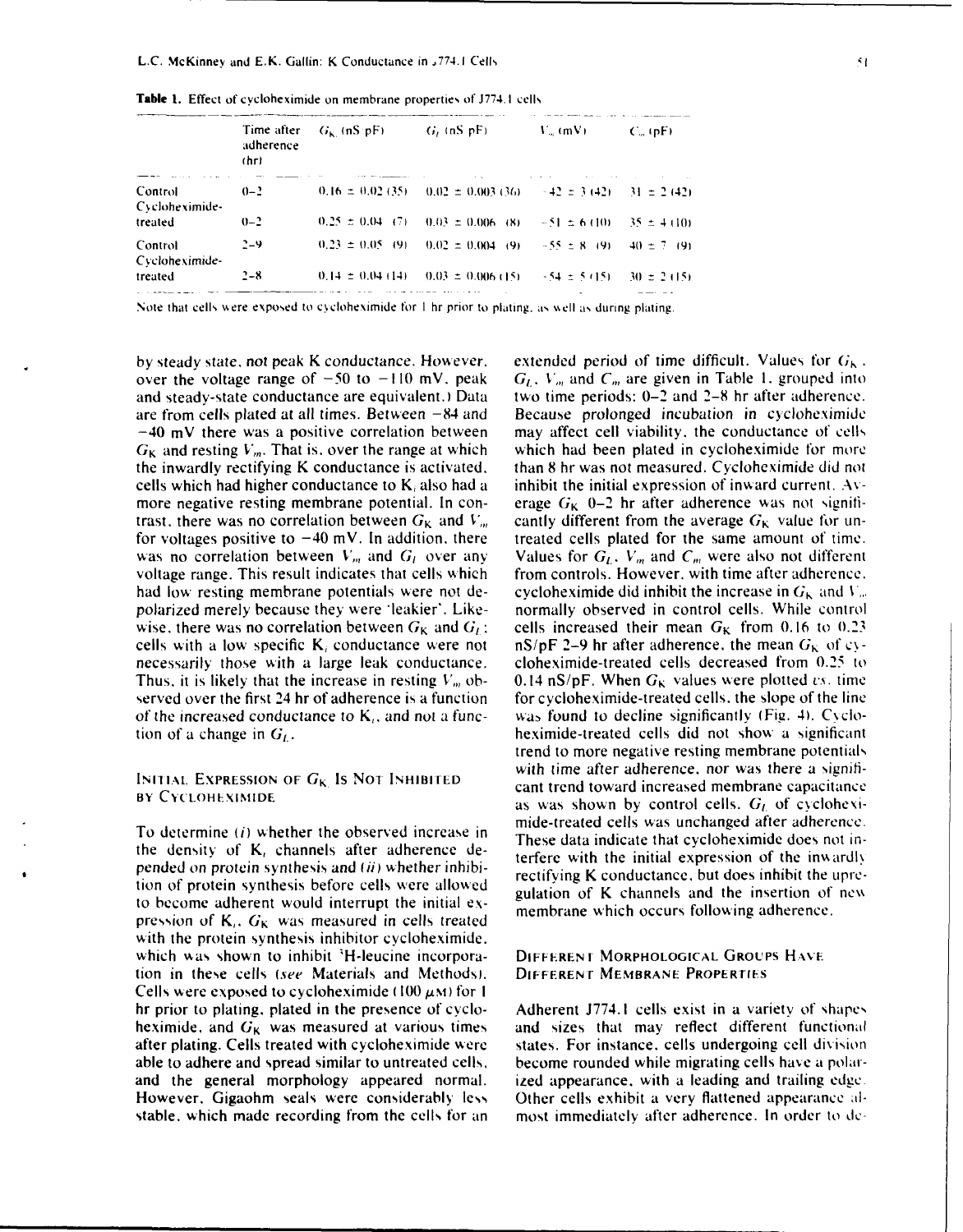

Fig. 4. Plot of  $G_{K}$  vs. time after adherence for cycloheximidetreated cells. Solid line is a linear biweight fit to the data. Its slope is significantly different from zero. Note that cells were exposed to cycloheximide **I** hr prior to plating, as well as during plating

termine whether cells of different morphologies had different membrane properties, cells were divided Fig. **5.** Photograph of adherent **J774.1** cells showing different into three groups according to shape (see photo- morphological categories. Bar:  $20 \mu m$ ) graph. Fig. 5): group *#1.* small round cells without visible processes, mean capacitance 27 **± 3 pF**  $(n = 20)$ , average diameter 22  $\mu$ m; group *#2:* some-<br>what spread or polarized cells, some with visible changed with time after adherence for each group.

data from groups *I* and *3* are shown in Fig. 6. Very<br>spread cells were different from round cells in sev-<br>eils (Fig. 6D). We conclude that very spread cells<br>and respect to the conclude that very spread cells polarized than round cells at either  $0-2$  or  $> 18$  hr they insert more membrane but do not significantly following adherence. (Fig. 64), Algo, and do not significantly following adherence (Fig.  $6A$ ). Also, one day after increase  $K_i$  current density after adherence. adherence, spread cells had much larger membrane capacitance than round cells (Fig. 6B). Both round and spread cells still showed a positive correlation LPS-TREATED **CELLS HAVE** DIFFERENT between  $V_m$  and  $G_{K}$ . However,  $G_{K}$ , (Fig. 6C) and MEMBRANE PROPERTIES  $G_l$  (Fig.  $6D$ ) were not significantly different between groups *I* and *3* compared at the same time The effect of LPS on membrane properties of J774. I



processes, mean capacitance  $36 \pm 2$  pF ( $n = 40$ ). First, only the very spread cells showed a signifi-<br>averse dimensione  $37 \times 38$  up and weaven  $\mu_{34}$ . First, only the very spread cells showed a signifiaverage dimensions  $37 \times 28 \mu m$ ; and group #3:<br>extremely spread cells, mean capacitance  $45 \pm 4 \mu F$ <br>( $n = 36$ ), average dimensions  $50 \times 42 \mu M$ .  $V_m$ ,  $C_m$ ,<br> $C_m$  and  $C_m$  for such manhalogical such a such a such a such a s  $G_K$ , and  $G_L$  for each morphological category were outlined were occurs after adherence (see Fig. 2A) can be attrib-<br>determined for two time neglect 0.2 and  $> 19$  kg. determined for two time periods: 0-2 and  $> 18$  hr<br>after adherence (Fig. 6). Examining the data in this cells. Second, membrane potential significantly in-<br>way revealed come interesting differences between way revealed some interesting differences between<br>cell types that were not apparent when the data<br>from all cells were pooled (as in Fig. 2).<br>Motion for  $V = C$ , and  $C$  were not since in  $V_m$ , and also showed the largest in Values for  $V_m$ ,  $C_m$ ,  $G_K$  and  $G_L$  were not signifi-<br>in  $G_K$ , 18 hr after adherence (Fig. 6C). Spread cells cantly different between groups l and 2 at either 0-<br>2 hr or >18 after adherence. Thus, for clarity, only<br>data from groups l and 2 are shown in Eig 6. Mary eral respects. They were significantly more hyper-<br>behave differently from round cells after adherence:

period (0-2 or > 18 hr). cells was examined by incubating cells in suspen-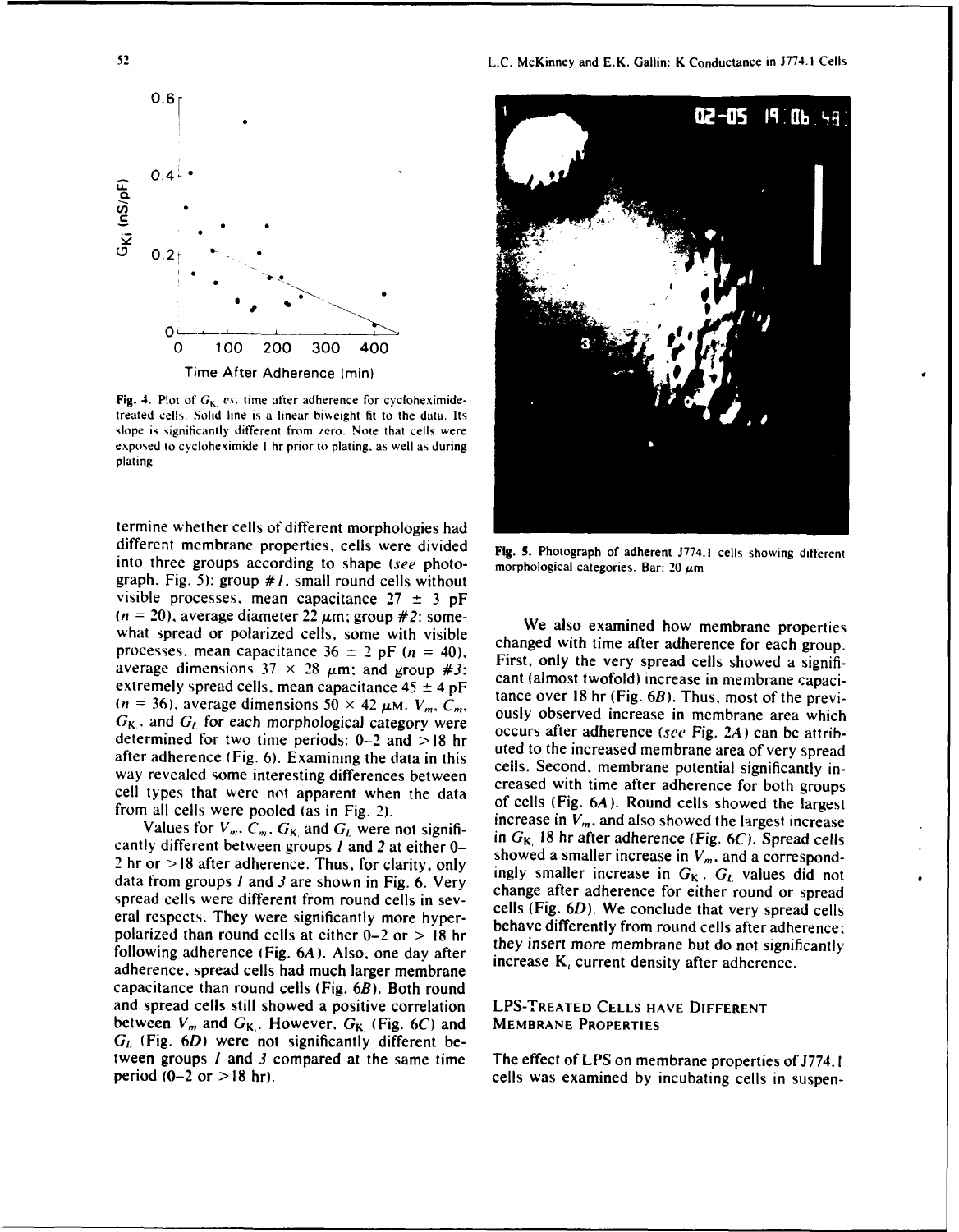|                          | adherence<br>(hr) | Time after $G_k$ (nS pF) | $G_i$ (nS $pF_i$ )                                                | $V_m$ (mV) | $C_{\alpha}$ (pF) |
|--------------------------|-------------------|--------------------------|-------------------------------------------------------------------|------------|-------------------|
| Control                  | $(1 - 2)$         |                          | $0.16 \pm 0.02$ (35) $0.02 \pm 0.003$ (36) $-42 \pm 3$ (42)       |            | $31 \pm 2$ (42)   |
| <b>LPS-treated</b>       | $0 - 2$           |                          | $0.09 \pm 0.02$ (13) $0.02 \pm 0.007$ (14) $-37 \pm 5$ (16)       |            | $42 \pm 5$ (17)   |
| Control                  | -18               | $10.27 \pm 0.02$ (44)    | $0.02 \pm 0.004(44)$ $-58 \pm 2(47)$                              |            | $-43 \pm 3$ (47)  |
| LPS-treated<br>_________ | $+18$             |                          | $\pm 0.15 \pm 0.02$ (8) $0.02 \pm 0.006$ (9) $\pm -62 \pm 4$ (10) |            | $+88 \pm 10(10)$  |

**Table 2.** Effect of **LPS** on membrane properties of **J774. I** cells

<sup>4</sup> Significantly different from control cells at the same time period.

Significantly different from the value at 0-2 hr.

Note that cells were exposed to LPS one day prior to plating, as well as during plating.

sion with 1 or 10  $\mu$ g/ml of LPS overnight and then  $\mathbf{A}$ .  $\mathbf{A}$ plating cells for various times in the presence of  $\begin{bmatrix} 0 & 0 \\ 0 & 0 \end{bmatrix}$ LPS. Values for **GK.** G.. *V,,,* and capacitance are *7* **Io?** given in Table 2. grouped into two time periods.  $0-2$ <br>and 18 hr after adherence. Data were not separated<br>into different morphological categories: LPS-<br>treated cells were of all three groups but primarily and 18 hr after adherence. Data were not separated<br>into different morphological categories: LPS-<br>treated cells were of all three groups but primarily<br> $\begin{bmatrix} 2 & 40 \\ 2 & 40 \end{bmatrix}$ into different morphological categories: LPS-  $\begin{bmatrix} 1 & 2 & 30 \\ 2 & 40 & 1 \end{bmatrix}$ treated cells were of all three groups but primarily of group #2. For a given time period after adher-<br>
and C values were comparable to those of  $\begin{array}{c} \begin{array}{c} \text{9} \\ \text{10} \end{array} \end{array}$  20 ence.  $V_m$  and  $G_l$  values were comparable to those of control cells. but  $G_K$  values were significantly<br>lower However  $G_K$  and V were still correlated: lower. However.  $G_K$  and  $V_m$  were still correlated:  $G_l$  and  $V_m$  were not. Membrane capacitance was larger. indicating that LPS-treated cells have a **0.5 C. 24** 0.2 H **D.** larger mombrane surface area. Thus, activation of  $\begin{bmatrix} 1 & 0.5 \end{bmatrix}$   $\begin{bmatrix} 2 & 0.2 \end{bmatrix}$   $\begin{bmatrix} 2 & 0.2 \end{bmatrix}$ larger membrane surface area. Thus, activation of cells by LPS resulted in the insertion of new membrane. but did not result in increased density of K channels. Membrane properties of LPS-treated<br>cells showed changes with time after adherence in a<br>manner similar to control cells.  $G_K$ ,  $V_m$  and  $C_m$  all<br>increased significantly one day after adherence, as  $\frac{3}{5}$  0.2 cells showed changes with time after adherence in a<br>manner similar to control cells.  $G_K$ ,  $V_m$  and  $C_m$  all  $\frac{2}{5}$  0.3 **r** T<br>increased significantly one day after adherence, as  $\frac{2}{5}$  0.2 **r** T manner similar to control cells.  $G_K$ ,  $V_m$  and  $C_m$  all  $\frac{E}{2}$  0.2 increased significantly one day after adherence, as they did for untreated cells, while  $G_L$  was unchanged.

### **Discussion**

of J774. cells vary with time after adherence, cell values that are significantly different from values from the same morphology, and after exposure to LPS. Values for group at **0-2** hr. 'Indicates values that are significantly different membrane capacitance  $(C_m)$ , membrane potential from values of group *l* at the same time period  $(V_m)$ , and specific K conductance  $(G_K)$  were significantly increased 18 hr after adherence. As shown in Fig. I. these trends were evident at times earlier 1987). The increase in channel density occurred than **18** hr post-adherence. even though statistically over the same time course as the increase in protein significant differences between mean values were synthesis induced by mitogen. not yet demonstrable. As a point of comparison. The observed increase in membrane capaciprevious studies in T cells demonstrated that stimu- tance after plating provides the first evidence that lation with the mitogens phorbol myristate acetate J774.1 cells actively increase their membrane area or concanavalin A caused an increase in K channel following adherence. We found that very spread density over a time course of about one day cells showed the largest increase in membrane area (Deutsch. Krause & Lee. 1986: DeCoursey et al., following adherence (>twofold). while small round



**Fig. 6.** (A)  $V_m$ , (B)  $C_m$ , (C)  $G_K$ , and (D)  $G_L$  with time after adherence for round (group *I)* and spread (group **3)** cells. Mean values This study demonstrates that membrane properties were compared at 0-2 and >18 hr for each group. \*Indicates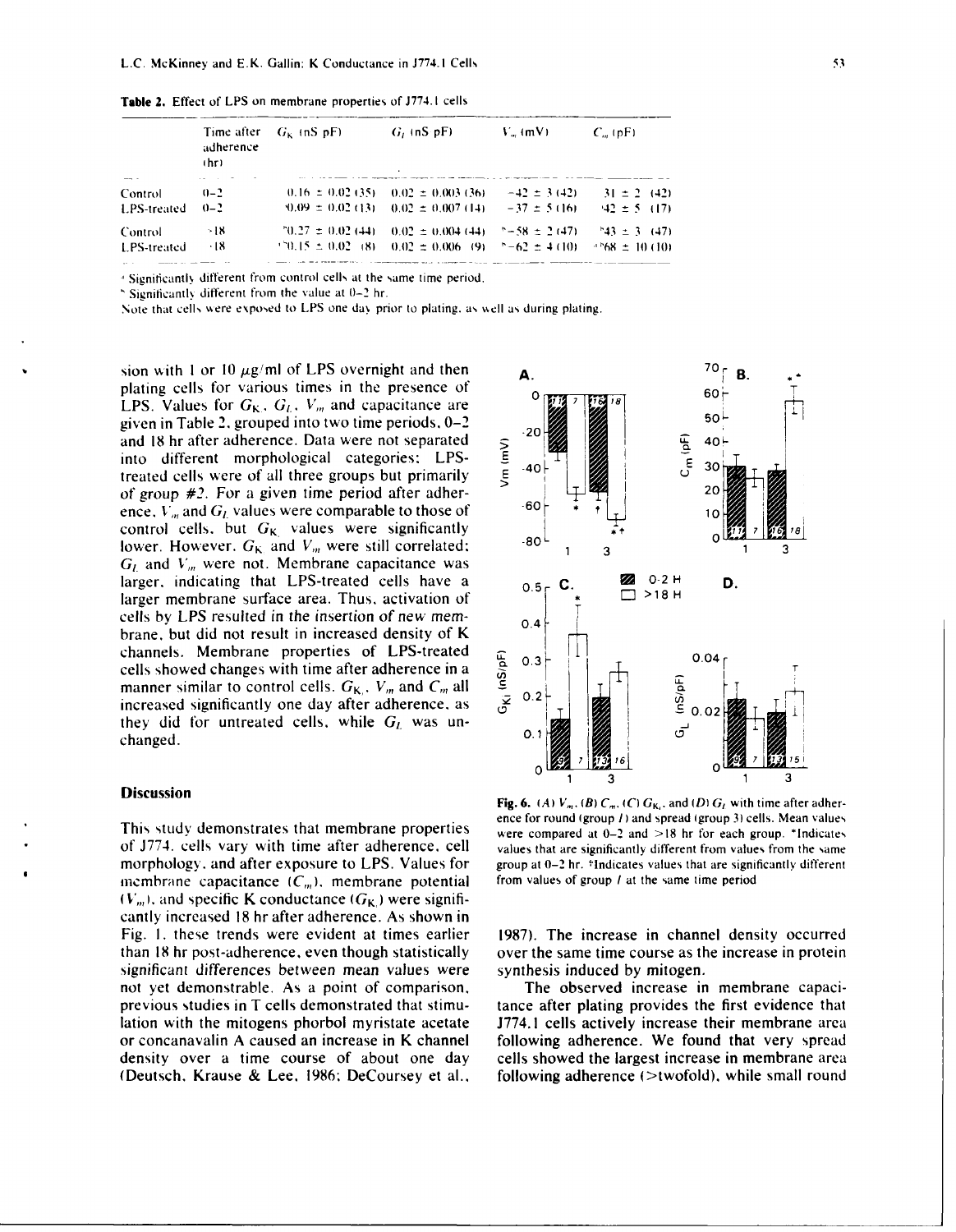cells showed very little change. This does not imply suspended J774 cells (Melmed, Karanian & Berlin. that the membrane of smaller cells is unchanging. 1981: Sung et al., 1985), and is approximately **-90** however. It has been shown that mouse peritoneal  $\mathbf{w}$ . However, even if resting  $V_m$  was determined macrophages can pinocytose their plasma mem-<br>solely by  $E_K$ ,  $[K]_i$  would have to double to shift  $E_K$ brane at high rates **(3.** 1%/min: Steinman, Brodie & sufficiently to account for the observed increase in Cohn. 1976). Membrane area is undoubtedly regu-  $V_m$ . lated by a balance between insertion and retrieval It is important to note that, although  $G_K$  and  $V_m$ processes. either of which could be altered follow- are positively correlated in J774 cells under a wide ing adherence. It should also be noted that small variety of conditions, the fact that resting  $V_m$  is conand large cells do not necessarily represent two dif- siderably more positive than our assumed valued ferent subpopulations of cells. The J774 cell line is for  $E_K$  indicates the presence of a depolarizing concontinuously dividing, and morphology may vary ductance, such as sodium  $(E_{\text{Na}} = +70 \text{ mV}$ . Sung et with cell cycle. For example, it is generally known al., 1985) or chloride ( $E_{\text{Cl}} = -23$  mV. Melmed et

after adherence, from  $-42$  to  $-58$  mV. Our results mated. This was because we tended to record from are consistent with those of Sung et al. (1985) who larger. more spread cells, and to assume that more used  $3H$ -tetraphenvlphosphonium to measure the positive resting  $V_m$  values were due to cell damage. membrane potential of J774 cells and found that it Although we do not know what the ionic composiincreased from about  $-35$  to  $-70$  mV between 1 and tion of the leak conductance is at this time. further 8 hr after plating. It is unclear whether there is a dissection of this current may explain why the restsignificant increase in membrane potential between ing  $V_m$  is more positive than  $E_K$ . 0 and I hr after plating. Membrane potential values Protein synthesis inhibitors have been shown to of suspended J774 cells. acquired using indirect block the adherence-induced expression of the surprobes. have been reported to be - **<sup>15</sup>**mV (Sung et face antigen FMC17 (recently classified as CDI4: al.. 1985). -25 mV (J774.2 cells: Ehrenberg et al.. Triglia et al.. 1985) and the transient increase in the 1988). and -36 mV 1774.2 cells: McCaig & Berlin. surface expression of la-antigen in human mono-1983), and represent the average  $V_m$  of a large popu- cytes that occurs during the first 12 hr in culture lation of cells. The latter value is not very different (Smith & Ault. 1981). In our studies, the protein from the average  $V_m$ , determined in this paper for synthesis inhibitor cycloheximide did not block the adherent cells ( $-42$  mV) shortly after plating. Given initial (0 to 2 hr) expression of  $G_K$  in adherent cells.<br>the variability in the  $V_m$  values reported for sus-<br>but did inhibit the subsequent increase in channel the variability in the  $V_m$  values reported for suspended cells, and the unavoidable delays in measur- density that occurred 2 to 8 hr after adherence. ing  $V_m$  after adherence, this study could not resolve Increases in  $V_m$  and  $C_m$  were also inhibited. Bewhether or not there is a significant hyperpolariza-<br>cause we did not record from cells which had been tion of J774 cells immediately after plating. How- plated in cycloheximide for >8 **hr.** it was not possiever, it does demonstrate that membrane potential ble to evaluate whether or not the increase in  $G_K$ was positively correlated with  $G_K$ , that is. cells which had occurred by one day after adherence rewith larger  $G_K$  were more negative.  $G_K$  increased quires further protein synthesis. In addition. besignificantly with time after adherence, while  $G_L$  did cause the time course of expression of  $G_K$  in J774. I not. We have no evidence that any other conduc- cells was similar to the time course of expression of tance was modulated following adherence. Thus, it the FMC17 antigen in human monocytes, we tested is likely that the increase in  $G_K$  accounts for the the effect of an antibody to the FMC17 antigen on observed increase in  $V_m$ . We cannot exclude the  $G_{K}$ . However, no effects on whole-cell or singlepossibility that part of the hyperpolarization follow- channel  $K_i$  currents were observed. ing adherence is due to an increase in the activity of Since 'primed' or 'activated' macrophages ofan electrogenic Na<sup>-</sup>/K<sup> $\cdot$ </sup> pump, which is known to ten exhibit increased spreading on surfaces (Pabst contribute  $-7$  and  $-11$  mV to the resting membrane & Johnson. 1980) and since the degree of spreading potential of mouse spleen macrophages (Gallin & in adherent J774. **1** cells varied tremendously, it was Livengood. 1983) and human monocytes (Ince et also relevant to determine whether the membrane al.. 1987). respectively. Increased pump activity properties of very spread cells were different from might also lead to changes in  $[K]_i$  and thus  $E_K$ . Our those of nonspread cells. Spread cells had more

that cells 'round up' during mitosis. The variability al., 1981). In our previous studies of J774 cells (Galof membrane properties with cell cycle was not ad- lin & Sheehy, 1985: Gallin & McKinney. 1988). dressed here, although it is an interesting question where more negative resting  $V_m$  values were rethat bears further study. **ported (-70 to -80 mV)**, the contribution of other Membrane potential also increased with time conductances to resting  $V_m$  was probably underesti-

value of  $E_K$  is derived from measurements of  $[K]_i$  in negative resting membrane potentials than round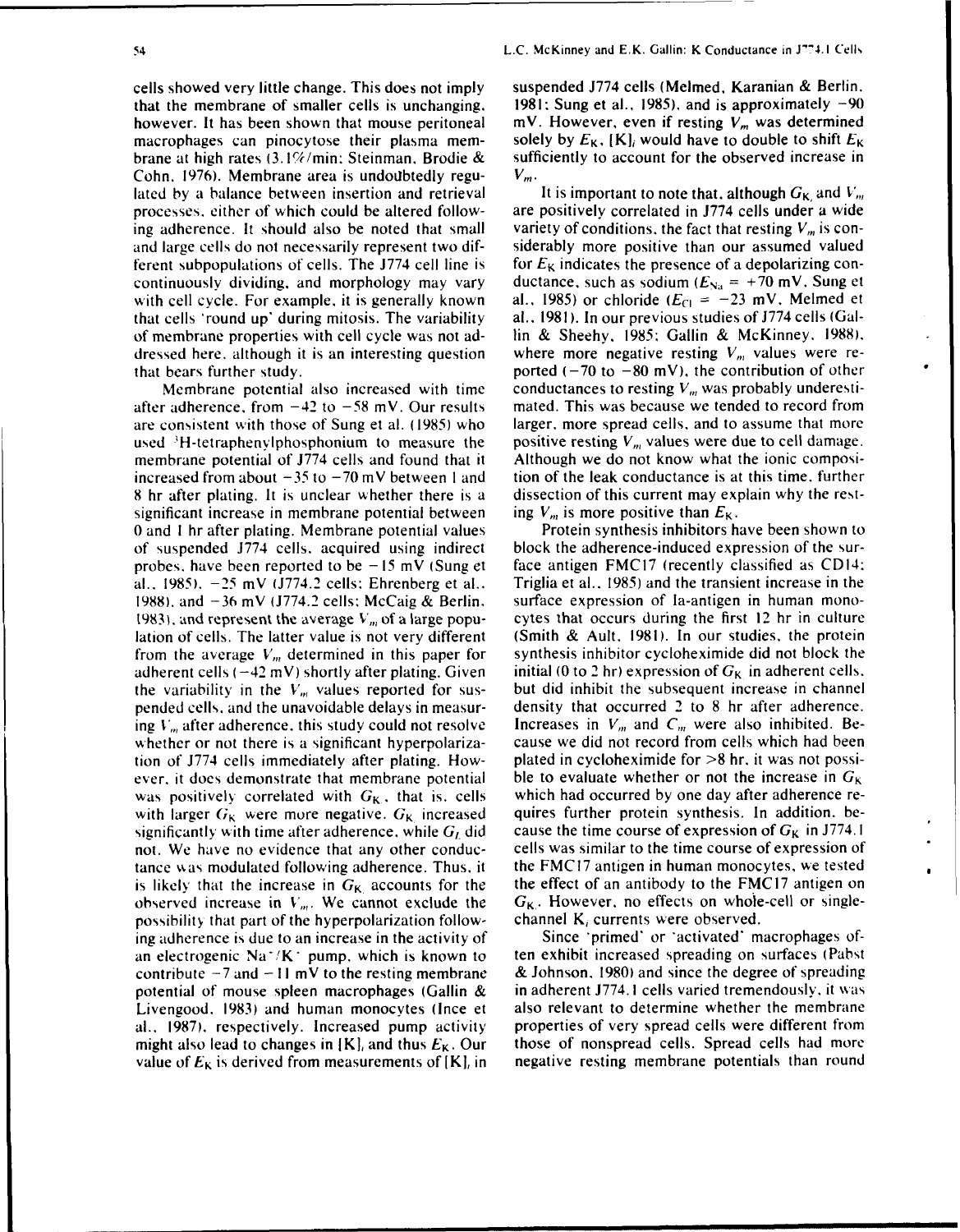cells, both initially and one day after plating. Differences were also noted for the two groups of cells in their patterns of change after adherence. Only rounded cells increased  $G_K$  after adherence, and only spread cells increased capacitance. Thus, very spread cells inserted additional membrane area with time after adherence, but the increase in membrane area was not associated with a large increase in  $K_i$ channel density. The fact that  $G_K$  and capacitance varied independently of one another indicates that the increase in membrane area and expression of inwardly rectifying K channels were not necessarily linked. Final K, channel density is determined by a balance between channel insertion or activation and channel internalization or inactivation. Our data do not differentiate between any of these processes.

The finding that spread cells did not show an increased density of K, channels after adherence was consistent with the observation that exposing cells to LPS (which also increases cell spreading) did not increase the density of K, channels. In fact. LPS-treated cells had significantly lower  $G_K$ values than control cells plated for comparable times. This is due in part to the increased capacitance of LPS-treated cells compared to controls, a result of the fact that LPS-treated cells are still growing, even though cell division has ceased.

Although the density of  $K_i$  channels in LPStreated cells was lower than in control cells, resting  $V_m$  values were comparable. Clearly, there must be other differences between the two groups of cells to account for this result. Possible explanations are that LPS-treated cells have  $(i)$  a higher K permeability ratio (ii) a more negative  $E_K$  and/or (iii) increased electrogenic pump activity. However, like control cells, there was still a clear correlation between  $G_K$  and  $V_m$  in LPS-treated cells. Also, LPStreated cells exhibited the same increase in K, channel density, resting  $V_m$ , and capacitance following adherence as control cells did. Finally, in human monocytes. LPS has been reported to increase the percentage of cells expressing the transient outward K current (Jow & Nelson, 1989). In our studies, the  $K<sub>o</sub>$  current was present in about 5% of the cells, but its expression was not increased by LPS.

In summary, the membrane properties of J774.1 cells change significantly after adherence, after exposure to LPS, and with cell morphology. Adherence is specifically correlated with increased K. channel density, but only for rounded and not for spread cells. Spread cells rapidly increased their membrane area after adherence, but did not concomitantly increase K<sub>i</sub> channel density. J774.1 cells treated for 24 hr with LPS were similar to spread cells in that they had increased capacitance but not increased K<sub>i</sub> channel density compared to controls.

 $G_{\rm K}$  was positively correlated with  $V_m$  in both control and LPS-treated cells. Thus, the increase in  $G_{K}$ after adherence can account for the hyperpolarization which J774.1 cells undergo after plating, and an increase in surface membrane area is not necessarily linked to an increase in  $K_i$  channel density.

We thank Spencer Green for carrying out functional assays. Mr William E. Jackson for advice on statistical analyses, and Ms. Jeanine Faw for maintaining cell cultures. Drs. Margaret Colden-Stanfield, David Livengood, and Joel Lowy critically reviewed the manuscript. Dr. Heddy Zola, Flinders Medical Center. Bedford Park, S. Australia, generously provided a sample of antibody to FMC17.

This work was supported by the Armed Forces Radiobiology Research Institute, Defense Nuclear Agency, under work unit 00020. Views presented in this paper are those of the authors; no endorsement by the Defense Nuclear Agency has been given or should be inferred.

### **References**

- Berton, G., Gordon, S. 1983. Superoxide release by peritoneal and bone marrow-derived mouse macrophages. Modulation by adherence and cell activation. Immunology 49:693-704
- Bodel, P.T., Nichols, B.A., Bainton, D.F. 1977. Appearance of peroxidase reactivity within the rough endoplasmic reticulum of blood monocytes after surface adherence.  $J$ .  $Eyp$ . Med. 145:264-274
- Cohn, Z.A. 1978. The activation of mononuclear phagocytes. Fact, fancy, and future, J. Immunol. 121:813-816
- DeCoursey, T.E., Chandy, K.G., Gupta, S., Cahalan, M.D. 1987. Mitogen induction of ion channels in murine T lymphocytes. J. Gen. Physiol. 89:405-420
- Deutsch, C., Krause, D., Lee, S.C. 1986, Voltage-gated potassium conductance in human T lymphocytes stimulated with phorbol ester. J. Physiol. (London) 372:405-423
- Ehrenberg, G., Montana, V., Wei, M.D., Wuskell, J.P., Leow, L.M. 1988. Membrane potential can be determined in individual cells from the Nernstian distribution of cationic dyes. Biophys. J. 53:785-794
- Fuhlbrigge, R.C., Chaplin, D.D., Kiely, J.M., Unanue, E.R. 1987. Regulation of interleukin-1 gene expression by adherence and lipopolysaccharide. J. Immunol. 138:3799-3802.
- Gallin, E.K. 1989. Evidence for a Ca-activated inwardly rectifying K channel in human macrophages. Am. J. Physiol 257:C77-C85
- Gallin, E.K., Livengood, D.R. 1983. Demonstration of an electrogenic Na K pump in mouse spleen macrophages. Am. J Physiol. 241:C184-C188
- Gallin, E.K., McKinney, L.C. 1988. Patch-clamp studies in human macrophages: Single-channel and whole-cell characterization of two K<sup>2</sup> conductances. *J. Membrane Biol*. 103:55-66
- Gallin, E.K., McKinney, L.C. 1989. Ion transport in phagocytes. In: Neutrophil Physiology, M.B. Hallett, editor. CRC Press, Boca Raton (FL)
- Gallin, E.K., Sheehy, P.A. 1985. Differential expression of inward and outward potassium currents in the macrophage-like cell line J774.1. J. Physiol. (London) 369:475-499